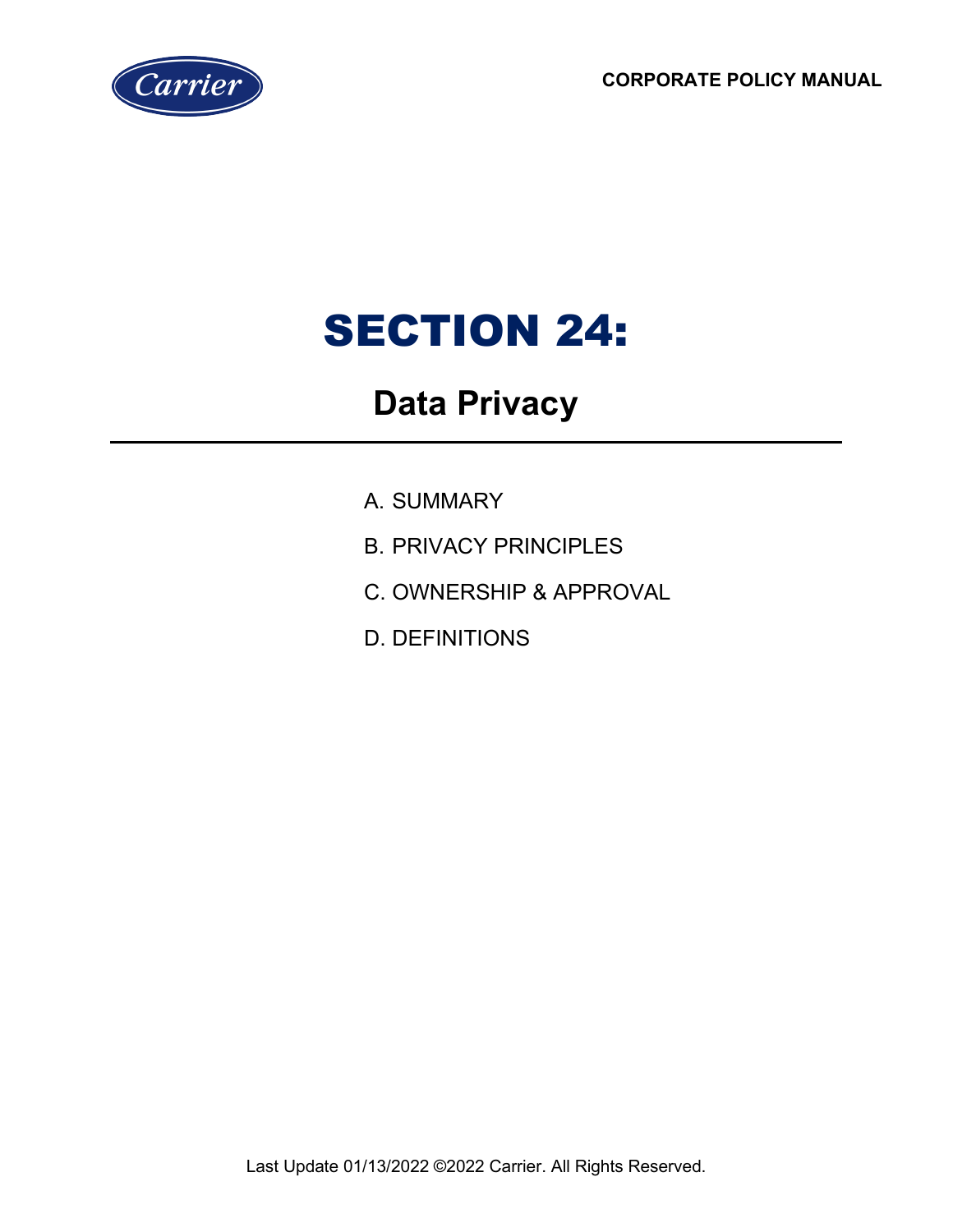

### **A. SUMMARY**

Carrier's aspiration is the creation of solutions that matter for people and our planet because we are convinced that technological innovation and new uses of data play an integral role in helping to solve the societal and ecological challenges we are facing today.

In doing so, Carrier serves as a catalyst for innovation and emerging technologies, including cloud-native platforms and other connected products; data and analytics are deeply embedded into our processes and decisions.

At Carrier, we believe that technological innovation must be accompanied by strong and enforceable safeguards to respect the privacy of all individuals. We believe that respecting privacy means building a transparent culture, establishing rules and procedures to foster accountability, and which values our customers and stakeholders alike. We believe that it is possible to build a world where innovation and data privacy coexist.

Therefore, Carrier is firmly committed to protecting the privacy of all individuals from whom we collect, process, or transfer Personal Information, including our directors, officers, employees, temporary staff, contractors, sub-contractors, customers, end-users of our products and services, as well as our suppliers, and, in all our business activities, to only process Personal Information in accordance with the principles stipulated in this policy (hereafter referred to as the "Policy").

To ensure a maximum in security, Carrier is taking appropriate technical and organizational steps to safeguard Personal Information under our control from misuse, unauthorized access, disclosure, alteration, or destruction. We will only disclose Personal Information to our employees, temporary staff, contractors, sub-contractors and Service Providers, as well as other Third Parties having a legitimate business, and on a strict need to know basis, as permitted by applicable law, and under appropriate legal and contractual restrictions.

Carrier or any Segment that is a Covered Entity or a Business Associate will also comply with applicable requirements of the U. S. Health Insurance Portability and Accountability Act and associated regulations ("HIPAA") with respect to Protected Health Information.

#### **B. PRIVACY PRINCIPLES**

In all their activities, Carrier and its Segments will adhere to the following privacy principles:

- Collect and process Personal Information fairly, lawfully and in a transparent manner by providing appropriate written notice to the individuals whose Personal Information it collects, processes, and/or transfers ("Data Subjects") about its practices regarding Personal Information.
- Identify the specified, explicit and legitimate purpose(s) for which it is collecting Personal Information and not process the Personal Information in a manner that is